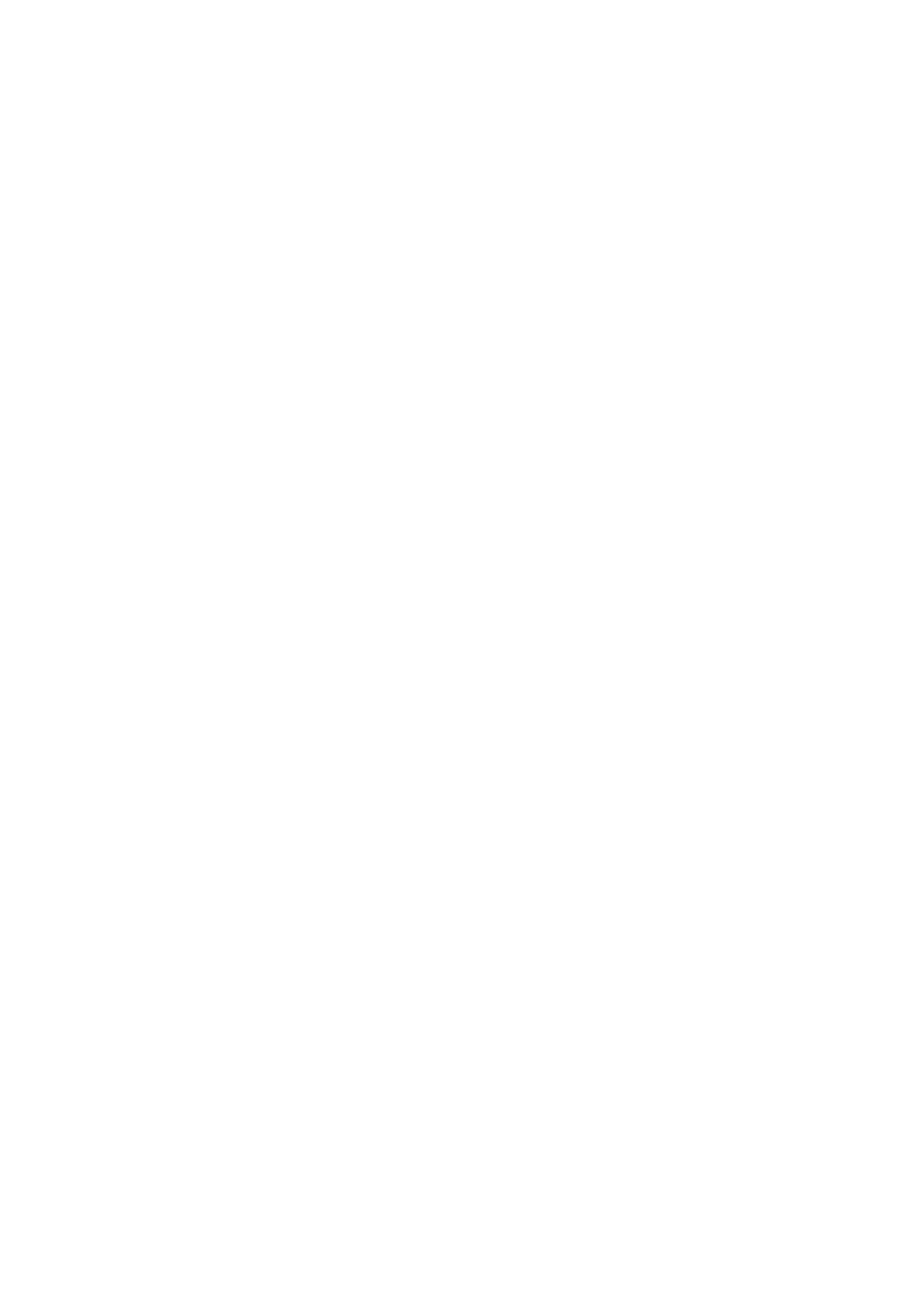

### APPOINTMENTS COMMITTEE

- TIME: 2.00 pm
- DATE: Monday 14th July, 2014
- VENUE: Meeting Room 6 Shire Hall, Gloucester

#### A G E N D A

| <b>ITEM</b> | <b>TOPIC</b>                                                                                                                                                                                                                       | <b>CONTACT</b>                       |
|-------------|------------------------------------------------------------------------------------------------------------------------------------------------------------------------------------------------------------------------------------|--------------------------------------|
| 1.          | <b>Appointment of Chairman</b>                                                                                                                                                                                                     |                                      |
|             | To appointment a Chairman for the remainder of the civic year.                                                                                                                                                                     | Jane Cleaver<br>Tel: 01452<br>425096 |
| 2.          | Apologies for absence                                                                                                                                                                                                              | Jane Cleaver<br>Tel: 01452<br>425096 |
| 3.          | Minutes (Pages 1 - 4)                                                                                                                                                                                                              |                                      |
|             | To approve the public summary of the meeting held on 5 March<br>2014.                                                                                                                                                              | Jane Cleaver<br>Tel: 01452<br>425096 |
| 4.          | <b>Public Questions</b>                                                                                                                                                                                                            |                                      |
|             |                                                                                                                                                                                                                                    | Jane Cleaver                         |
|             | To answer any written public questions about matters which are<br>within the powers and duties of the Committee. The closing<br>date/time for the receipt of questions is 2pm on 7 July 2014.                                      | Tel: 01452<br>425096                 |
|             | To answer any oral question(s) put by member of the public with<br>the consent of the Chairman.                                                                                                                                    |                                      |
|             | Depending on the nature of the questions asked it may not be<br>possible to provide a comprehensive answer at the meeting, in<br>which case a written answer will be supplied as soon as<br>reasonably possible after the meeting. |                                      |
| 5.          | <b>Members' Questions</b>                                                                                                                                                                                                          | Jane Cleaver                         |
| 6.          | To answer any written members' questions. The closing date/time<br>for the receipt of questions is 2pm on 7 July 2014.<br>Statement of Employers Policy Discretions in relation to the                                             | Tel: 01452<br>425096                 |
|             | Local Government Pension Scheme (Pages 5 - 10)                                                                                                                                                                                     |                                      |
|             |                                                                                                                                                                                                                                    | Dilys Wynn                           |
|             | The Local Government Pension Scheme Regulations require an<br>Employer to prepare and keep under review a written statement of<br>its policy in relation to the exercise of its discretion under a                                 | Tel: 01452<br>425824                 |



Published Date Not Specified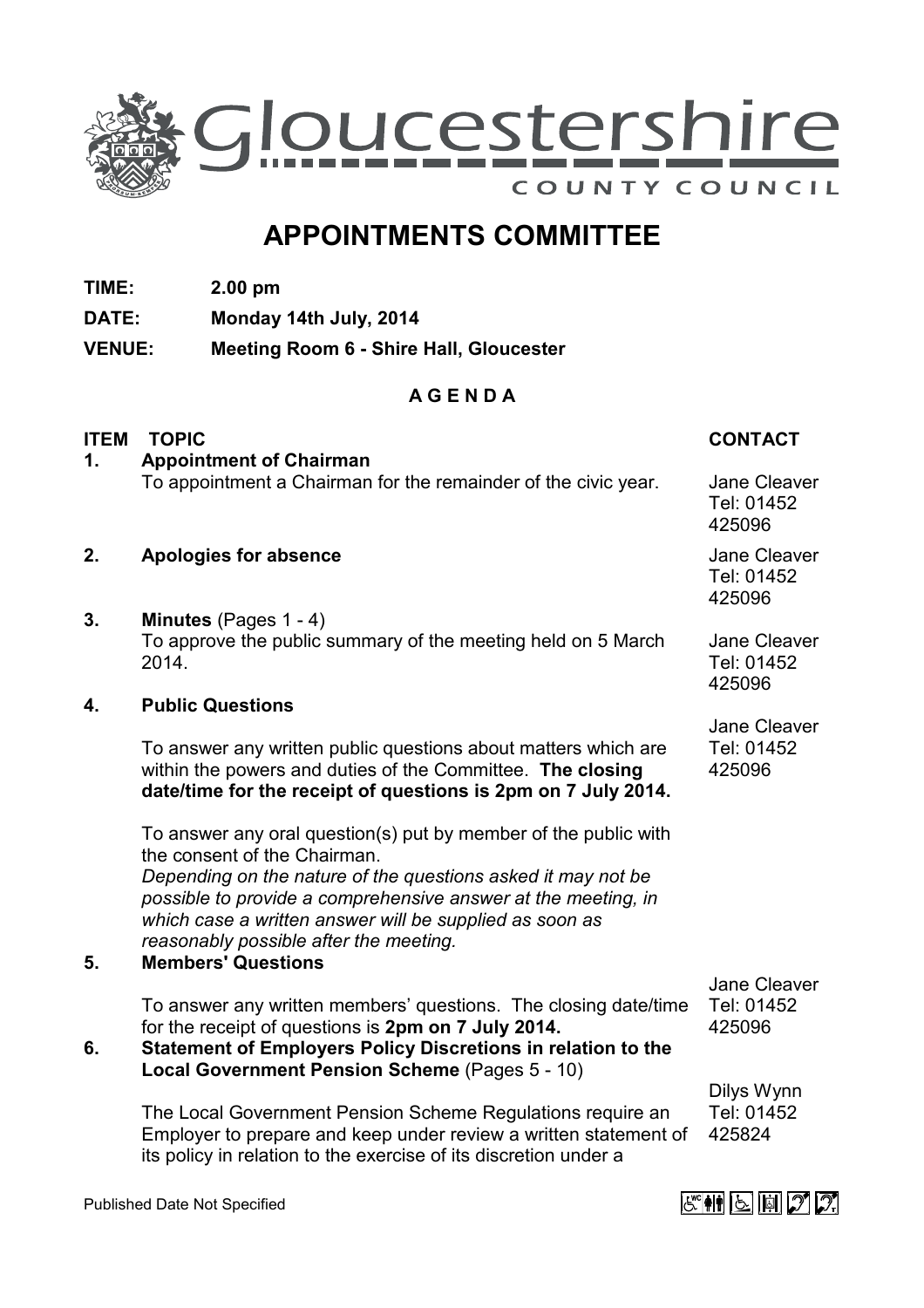number of provisions of the Regulations.

The Appointments Committee are asked to ratify the Employers' discretions as detailed in the accompanying report.

#### 7. Implementation of the Gloucestershire County Council Living Wage supplement

The report provides an update for the Appointments Committee on progress in implementing the Living Wage for GCC employees. It also provides confirmation of the number of Community/Voluntary-Controlled schools, who following a consultation exercise, will adopt the Living Wage. Report to follow.

The Appointments Committee are asked to approve the Council's Policy Statement.

#### 8. Exclusion of the Press and Public

 The Committee may wish to exclude the press and public from the meeting during the consideration of the remaining items on the agenda in accordance with the provisions of section 100A of the Local Government Act 1972 (schedule 12A paragraphs 1,2 & 3) which are: Jane Cleaver Tel: 01452 425096

Information relating to any individual.

Information which is likely to reveal the identity of an individual.

Information relating to the financial or business affairs of any particular person (including the authority holding that information).

#### 9. Exempt Minutes

To approve the exempt minutes of the meeting held on 5 March 2014.

#### NOTES

- (a) MEMBERSHIP Cllr Iain Dobie, Cllr Mark Hawthorne, Cllr Jeremy Hilton, Cllr Paul McLain, Cllr Ray Theodoulou and Cllr Lesley Williams
- (b) DECLARATIONS OF INTEREST Members requiring advice or clarification about whether to make a declaration of interest are invited to contact the Monitoring Officer: Jane Burns (e-mail: jane.burns@gloucestershire.gov.uk) prior to the commencement of the meeting.

EVACUATION PROCEDURE - in the event of the fire alarms sounding during the meeting please leave as directed in a calm and orderly manner and go to the

#### Dilys Wynn Tel: 01452 425824

Jane Cleaver Tel: 01452 425096